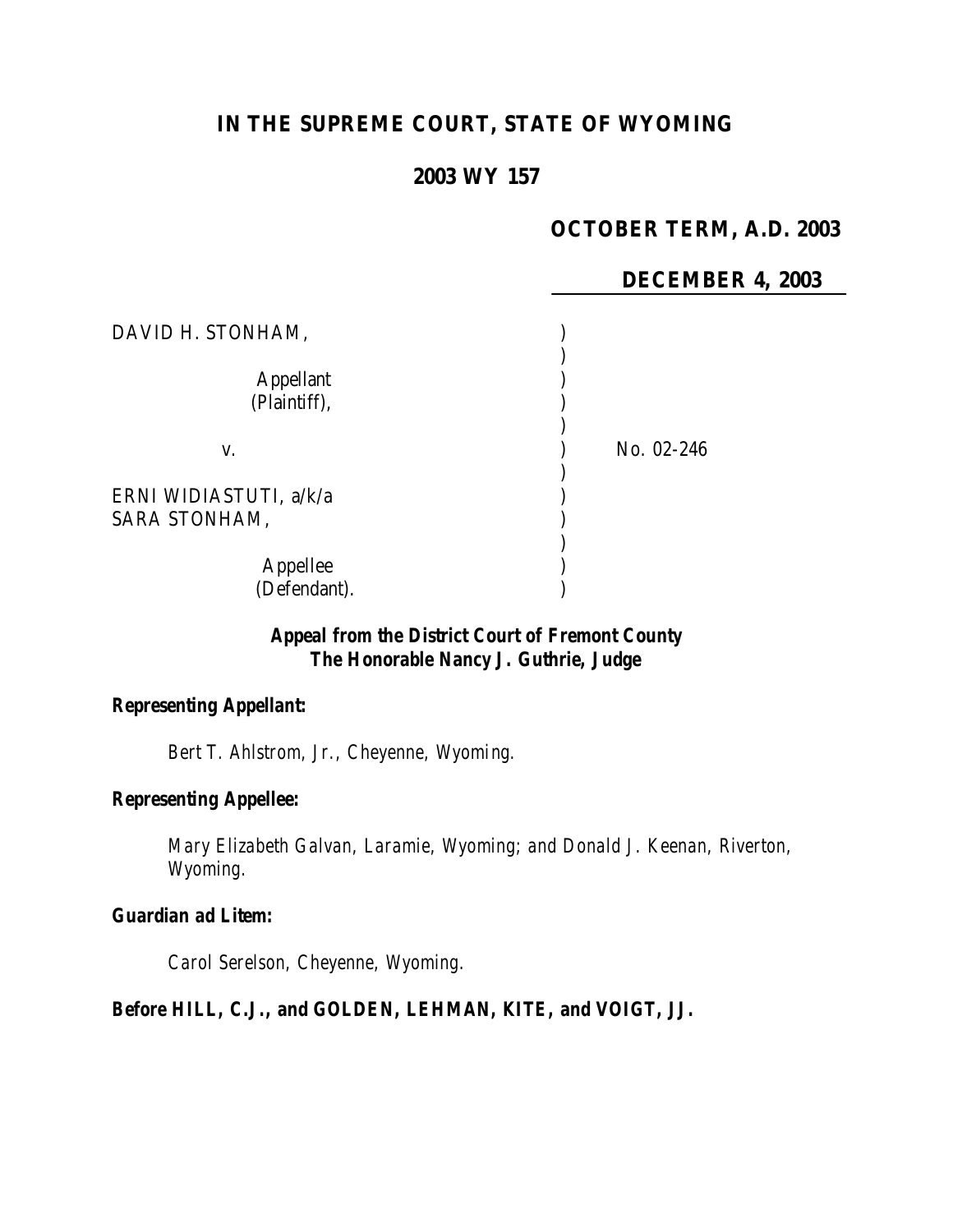# **VOIGT, Justice.**

[¶1] David H. Stonham (Father) appeals the district court's decision awarding Erni Widiastuti, a/k/a Sara Stonham (Mother),<sup>1</sup> an Indonesian woman, sole custody of their two children, ordering that visitation occur in the community where the children reside, and requiring that Father post a \$50,000.00 bond as a condition to exercising visitation. Father claims that the district court's decision was an abuse of discretion and/or arbitrary and capricious. We affirm.

## *ISSUES*

[¶2] The issues raised in this appeal are as follows:

1. Did the district court abuse its discretion when it awarded sole custody to Mother, who intended to take the children and return to Indonesia?

2. Did the district court abuse its discretion when it required that Father's visitation occur in the community where the children reside until the younger child reaches the age of ten?

3. Did the district court abuse its discretion by requiring, as a condition to exercising visitation, that Father post a \$50,000.00 bond as security against attorney's fees Mother may incur in enforcing her custody rights?

4. Is Mother entitled to sanctions against Father?

# **FACTS**

[¶3] Father, a citizen of the United States, and Mother, a native and citizen of Indonesia, became acquainted after Father responded to an advertisement Mother had placed in a dating magazine. After they corresponded for a number of months, Mother traveled to California and stayed with Father for about six months. She then returned to Indonesia, and approximately four months later, Father went to Indonesia where they were married. After a honeymoon in Bali, the couple returned to the United States. Mother was only able to secure a tourist visa, which visa expired after six months, thereafter rendering her an illegal alien. $<sup>2</sup>$ </sup>

 <sup>1</sup> Mother's name is spelled differently throughout the record. Therefore, we will refer to the spelling of her name as Erni Widiastuti.

 $2$  At the time of trial, Mother was an illegal alien and subject to deportation. The parties dispute the reasons that Mother was not able to secure permanent residency. Father claims that he completed all the necessary paperwork and went to great lengths to secure residency for his wife, including contacting a local congressman. Mother, however, asserts that she was not able to gain residency because Father refused to sponsor her, told INS agents that she was a prostitute, withheld information sent to her from the immigration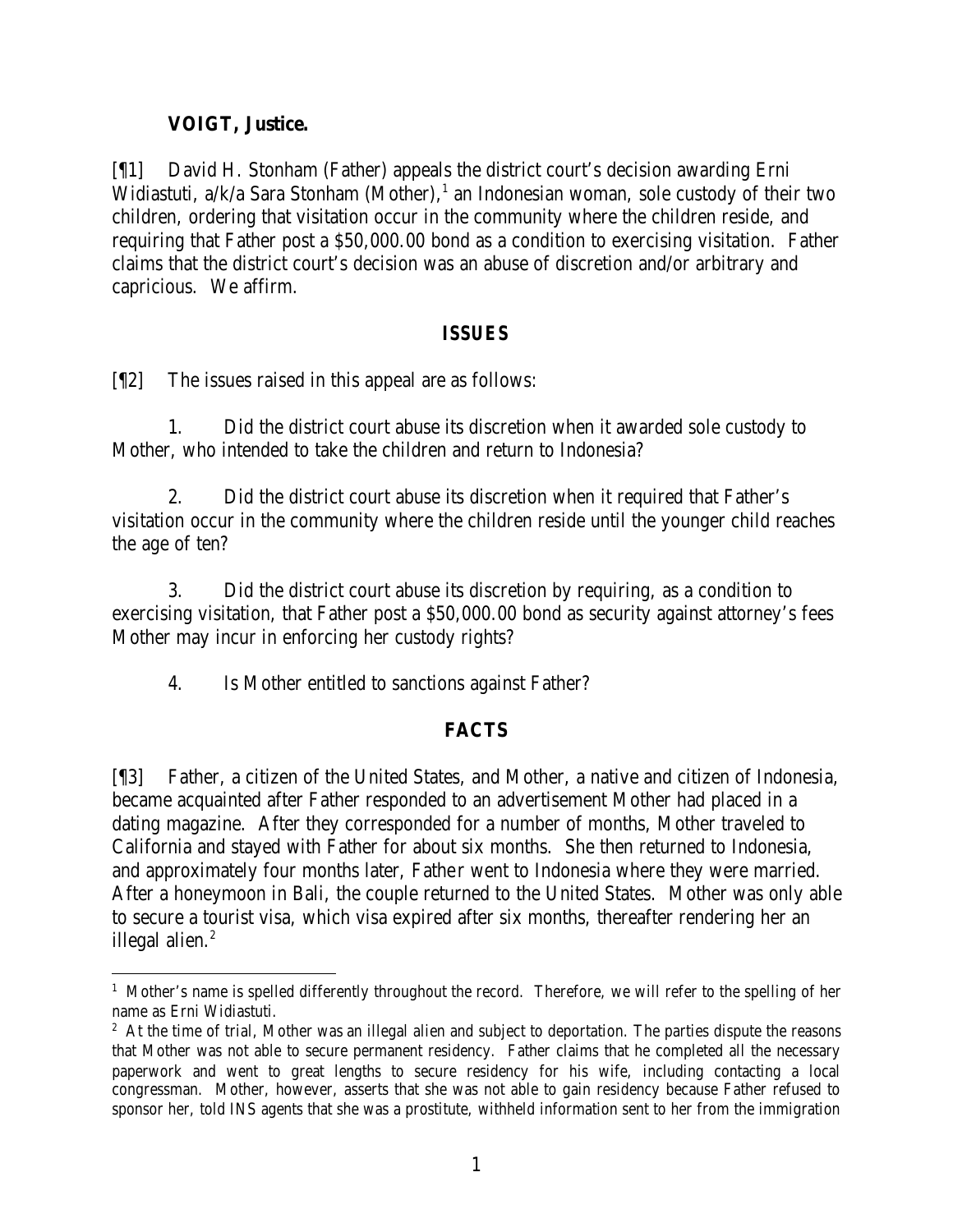[¶4] After approximately ten months of marriage, Mother gave birth to their first child in California. In October 2000, they moved to Lander, where Father had taken a position with Fremont Motor Company. After eight months in Lander, Mother left the marital home with their son and went to a safehouse. Upon arriving home that evening, and finding Mother and son gone, Father telephoned local law enforcement and reported that his wife and child had been kidnapped. He also called the Indonesian Embassy and reported that his wife had kidnapped their son. Two days later, Father filed for divorce.

[15] A guardian ad litem for the children<sup>3</sup> was appointed and, on the parties' stipulation, the district court ordered that Dr. Martha Schilling, Ph.D., conduct a custody evaluation. Dr. Schilling's report was completed in November of 2001. The next month, at a temporary custody hearing, Father's counsel attempted to present, for the district court's ratification, a "Custody & Separation Agreement," which had been prepared by Father and signed by Father and Mother. Pursuant to this agreement, the parties hoped to accomplish a "legal separation" with no time limit, and to establish the terms of that separation. However, the district court declined to ratify the proposed agreement. Although the parties represented that they were attempting to reconcile, the district court entered a temporary custody, support, and visitation order.

[¶6] The parties' attempted reconciliation was unsuccessful and a divorce trial was set for August 1 and 2, 2002. At trial, Father testified and called three lay witnesses to testify on his behalf. All three testified regarding their perceptions of the parties' relationship and respective parenting styles and abilities. Mother also testified, and called Malcolm Stonham (Father's father) and Maura Strong (Father's sister) as witnesses. Both stated that they thought Mother should be awarded custody. Malcolm Stonham reasoned that although he did not think that Father would intentionally harm the children, he worried that he was not "in control," that he might "snap," or "that something might happen." Maura Strong explained how Father had asked her to testify falsely on his behalf, that she felt he was capable of hurting the children, and that he had made threats to members of their family.

[¶7] Both parties also relied on the opinions of experts. Father called Mark Russler, a licensed counselor with a master's degree in social work. Mr. Russler had met with Father approximately sixteen times, and Mother ten times, over an eleven-month period. Father's one-hour sessions focused mainly on helping him cope with the difficult life changes he was confronting. Mr. Russler testified that, in his opinion, Mother's desire to return to

office, and that she could not complete the necessary paperwork because of her limited knowledge of the English language.

<sup>&</sup>lt;sup>3</sup> Mother was pregnant when she left in June of 2001 and gave birth to a daughter on January 5, 2002. Although Father did not contest paternity at the divorce proceeding, he initially claimed that he did not know if the child was his, alleging that his own father may have impregnated his wife. However, the district court did not find Father's allegations credible, especially in light of the fact that his father had had a vasectomy many years prior.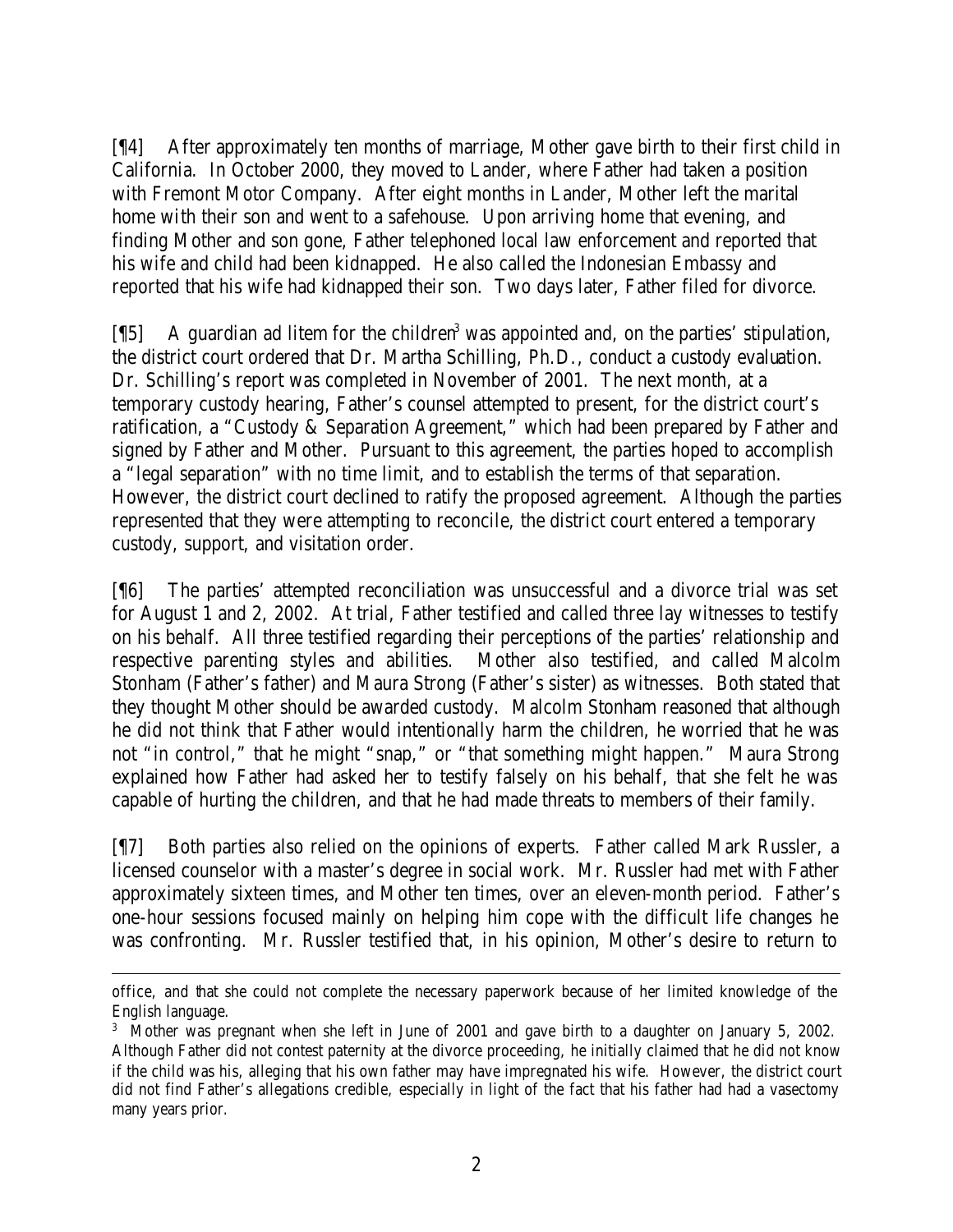Indonesia was "completely selfish." Nonetheless, he concluded that both Father and Mother were capable and caring parents, and recommended a custody arrangement where both parents would have "frequent, regular contact [with the children] in their environment here. $"^4$ 

[¶8] Although she was not called as a witness, Dr. Schilling's custody evaluation was offered and received into evidence without objection.<sup>5</sup> Dr. Schilling has a Ph.D. in psychology and is a Wyoming licensed psychologist. In preparing her custody evaluation, Dr. Schilling met with Mother for seven and one-half hours and Father for ten hours, during which time she performed a clinical interview and administered a series of tests. Dr. Schilling also made a number of collateral contacts and reviewed relevant documents. She made very specific clinical findings with respect to both parents, and her report will be examined in more detail later in this opinion; however, with respect to custody and visitation, she concluded:

> It is my opinion, at this time, the mother is better equipped to make reasonable decisions about the child's welfare, provide a stable nurturing home environment, and presents no risk of verbal or emotional abuse to the child, and should therefore have primary custody. I recommend liberal visitation with the father.

[¶9] The district court took the matter under advisement, and approximately one month later issued a Judgment and Decree granting the divorce and awarding Mother primary custody and control of the two children. The district court stated that in reaching this conclusion, it had considered the applicable custody factors set forth in Wyo. Stat. Ann. § 20-2-201 (LexisNexis 2001), and made the following findings: Mother has been the primary caretaker of the children; Mother is better emotionally equipped to care for the children and to make reasonable decisions about the welfare of the children; Father's father and sister both testified that Mother would be a better parent; Father is unable to maintain stable, long-term relationships; Father's behavior indicated that he had little or no respect for Mother; and there was substantial evidence that Father was not truthful in his testimony or his responses to discovery. The district court granted Father two weeks of visitation in the fall, two weeks in the spring, and four weeks in the summer and ordered that the visitation be restricted to the community where the children reside until the younger child reaches her tenth birthday. Finally, the district court ordered that Father post a \$50,000.00 bond as security against any attorney's fees that Mother may incur in enforcing her custody rights under the Decree of Divorce.

 <sup>4</sup> Although Mr. Russler did not specify what he meant by "here," his prior testimony would indicate that "here" meant in the United States, and probably in Lander.

<sup>&</sup>lt;sup>5</sup> Father deposed Dr. Schilling and a transcript of the deposition was also admitted into evidence without objection.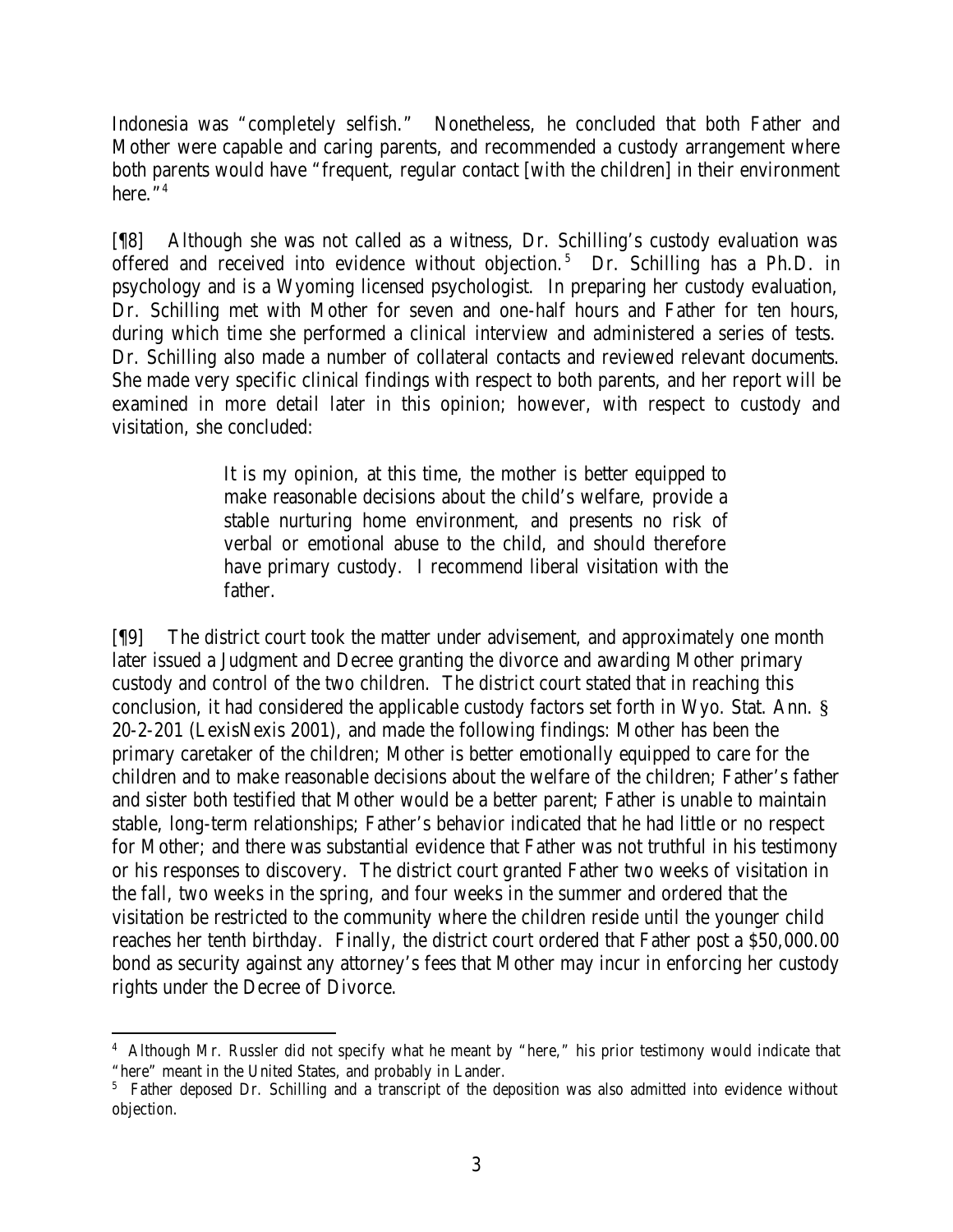[¶10] On September 6, 2002, Father filed a Notice of Appeal.

### **STANDARD OF REVIEW**

[¶11] This Court has clearly articulated the standard for reviewing a district court's decision regarding custody and visitation:

> "Custody, visitation, child support, and alimony are all committed to the sound discretion of the district court. It has been our consistent principle that in custody matters, the welfare and needs of the children are to be given paramount consideration. The determination of the best interests of the child is a question for the trier of fact. We do not overturn the decision of the trial court unless we are persuaded of an abuse of discretion or the presence of a violation of some legal principle.

> A court does not abuse its discretion unless it acts in a manner which exceeds the bounds of reason under the circumstances. Our review entails evaluation of the sufficiency of the evidence to support the district court's decision, and we afford to the prevailing party every favorable inference while omitting any consideration of evidence presented by the unsuccessful party. Findings of fact not supported by the evidence, contrary to the evidence, or against the great weight of the evidence cannot be sustained. Similarly, an abuse of discretion is present when a material factor deserving significant weight is ignored."

*In re MS,* 9 P.3d 984, 986 (Wyo. 2000) (*quoting Reavis v. Reavis,* 955 P.2d 428, 431 (Wyo. 1998)). We have further stated that "'[j]udicial discretion is a composite of many things, among which are conclusions drawn from objective criteria; it means a sound judgment exercised with regard to what is right under the circumstances and without doing so arbitrarily or capriciously.'" *Cobb v. Cobb,* 2 P.3d 578, 579 (Wyo. 2000) (*quoting Vaughn v. State,* 962 P.2d 149, 151 (Wyo. 1998) and *Byerly v. Madsen*, 41 Wash.App. 495, 704 P.2d 1236, 1238 (1985)).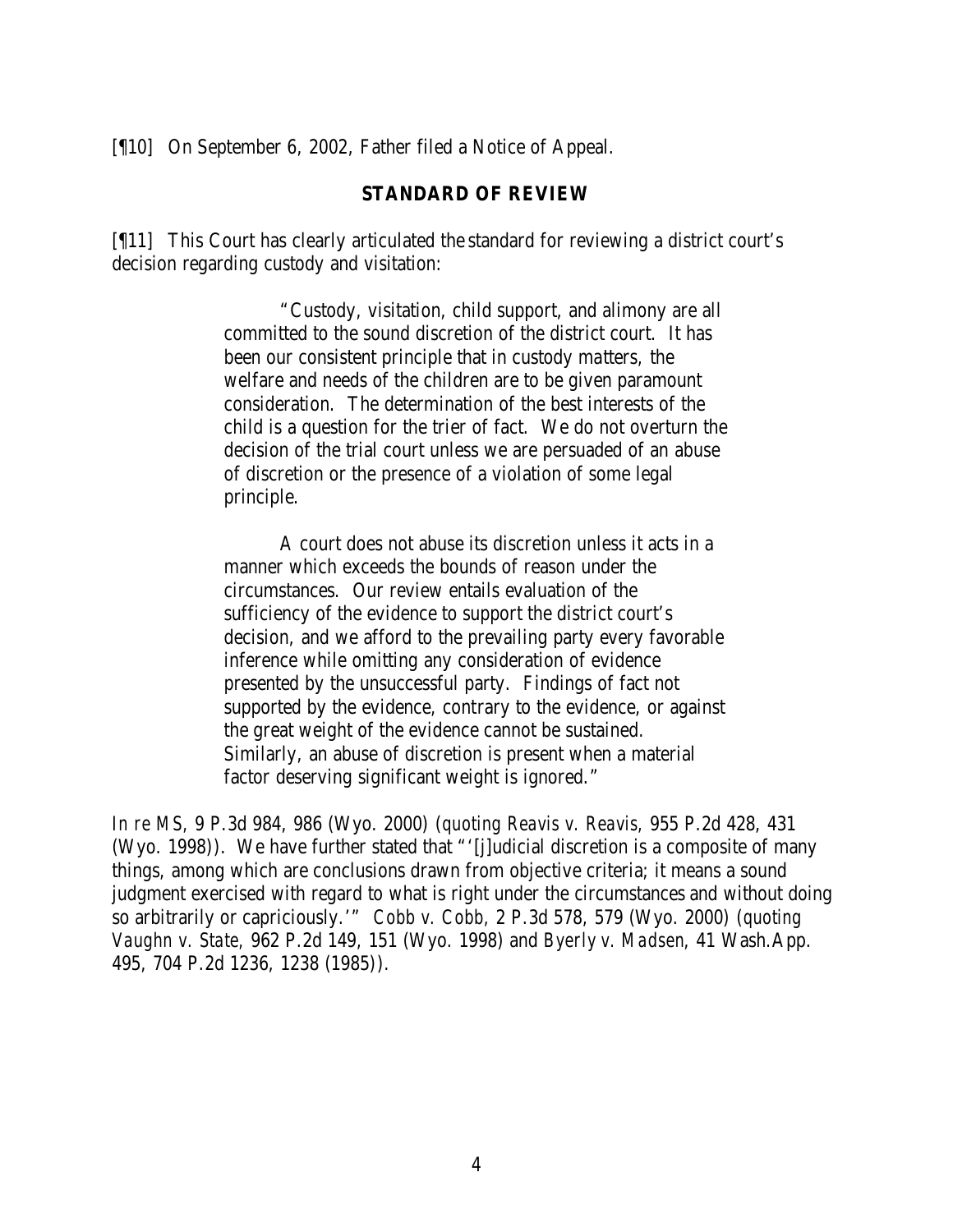### **DISCUSSION**

## **THE CHILDREN'S BEST INTERESTS**

[¶12] Father begins his argument by referencing a number of cases regarding the "best interests of the child" standard and citing Wyo. Stat. Ann. § 20-2-201(a), which states the factors a district court shall consider in determining the best interests of the child. He then summarily concludes that had the district court fully considered all of the relevant factors in this case, the district court would have recognized that the interests of the children would best be served if they were under his primary care, custody and control. He claims that ruling otherwise was a clear abuse of discretion.

[¶13] Without question, the primary consideration in custody matters must be the welfare of the children involved. In *Pace v. Pace,* 2001 WY 43, ¶ 11, 22 P.3d 861, 865 (Wyo. 2001), we stated:

> "The law affords wide discretion to the district court when fashioning custody and visitation provisions for the best interests of the children." *Reavis*, 955 P.2d at 431. We recognize such discretion encompasses one of the most difficult and demanding tasks assigned to a trial judge. *Id.* Ultimately, the "goal to be achieved is a reasonable balance of the rights and affections of each of the parents, with paramount consideration being given to the welfare and needs of the children." *Leitner v. Lonabaugh*, 402 P.2d 713, 720 (Wyo.1965); *see also Dowdy v. Dowdy*, 864 P.2d 439, 440 (Wyo.1993).

[¶14] In determining what is in the child's best interest, Wyo. Stat. Ann. § 20-2-201 requires the district court to consider nine enumerated factors and any other factor it deems relevant. $6$  Each case requires the trial court carefully to weigh the relevant factors while

(i) The quality of the relationship each child has with each parent;

<sup>6</sup> Wyo. Stat. Ann. § 20-2-201(a) provides:

<sup>(</sup>a) In granting a divorce, separation or annulment of a marriage or upon the establishment of paternity pursuant to W.S. 14-2-101 through 14-2-120, the court may make by decree or order any disposition of the children that appears most expedient and in the best interests of the children. In determining the best interests of the child, the court shall consider, but is not limited to, the following factors: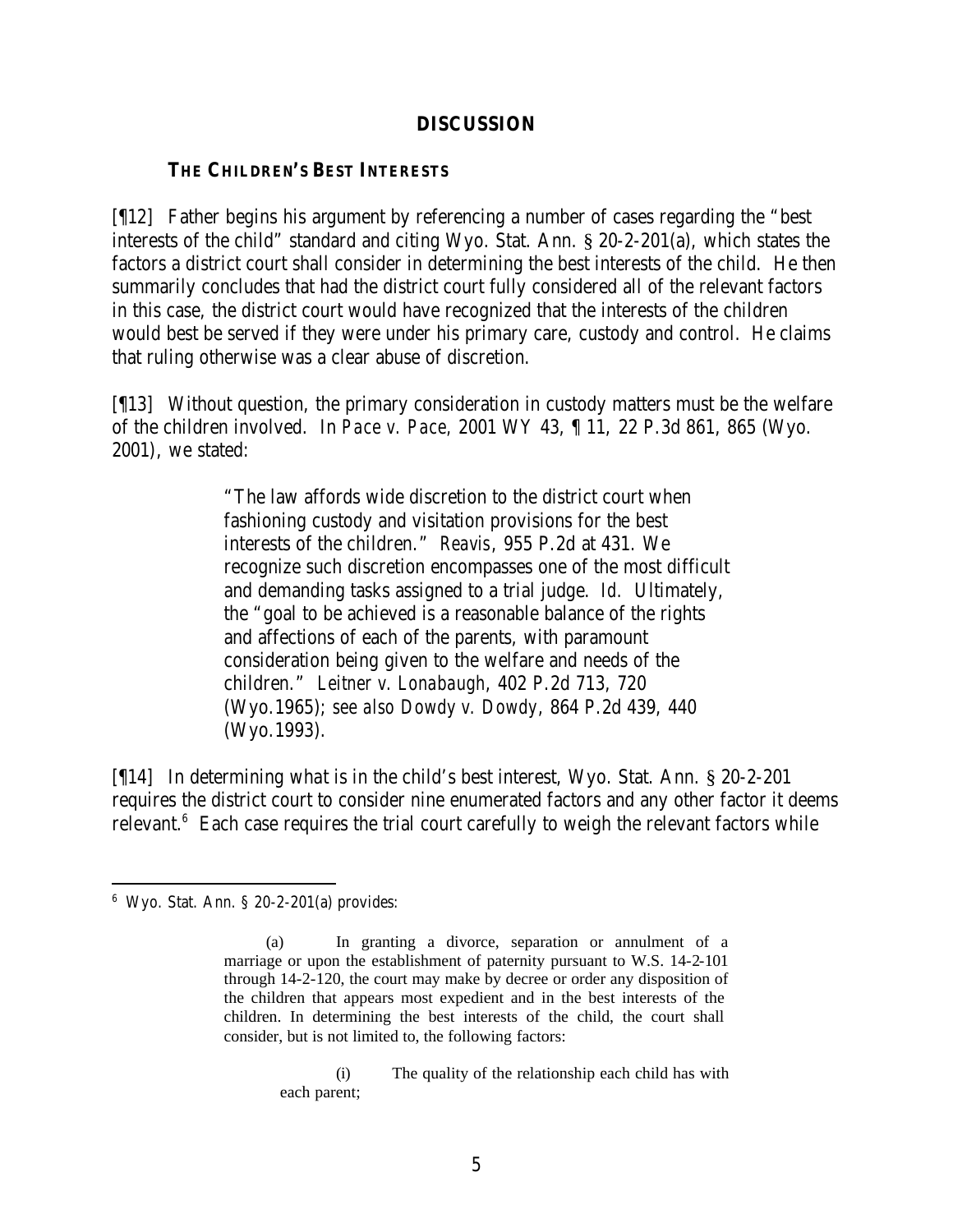looking to the unique and individual family relationships in reaching a resolution that is in the best interests of the children in that family. *Reavis*, 955 P.2d at 431.

[¶15] Father asserts that the district court did not adequately address these factors. In *Produit v. Produit*, 2001 WY 123, ¶ 12, 35 P.3d 1240, 1243-44 (Wyo. 2001) (footnote omitted), we articulated the role that this statute should play in a district court's custody determination:

> Although explicit findings are not generally compelled, we note that Wyo. Stat. Ann. § 20-2-201(a) (LexisNexis 2001) became effective July 1, 2000, and sets out the factors the court shall consider in the proper disposition of children in a divorce. 2000 Wyo. Sess. Laws ch. 34, §§ 1, 8. This statute, although not specifically requiring findings as to the various factors, does direct the factors the court shall consider in ordering the disposition of children. On appeal, this court can

(ii) The ability of each parent to provide adequate care for each child throughout each period of responsibility, including arranging for each child's care by others as needed;

(iii) The relative competency and fitness of each parent;

(iv) Each parent's willingness to accept all responsibilities of parenting, including a willingness to accept care for each child at specified times and to relinquish care to the other parent at specified times;

(v) How the parents and each child can best maintain and strengthen a relationship with each other;

(vi) How the parents and each child interact and communicate with each other and how such interaction and communication may be improved;

(vii) The ability and willingness of each parent to allow the other to provide care without intrusion, respect the other parent's rights and responsibilities, including the right to privacy;

(viii) Geographic distance between the parents' residences;

(ix) The current physical and mental ability of each parent to care for each child;

(x) Any other factors the court deems necessary and relevant.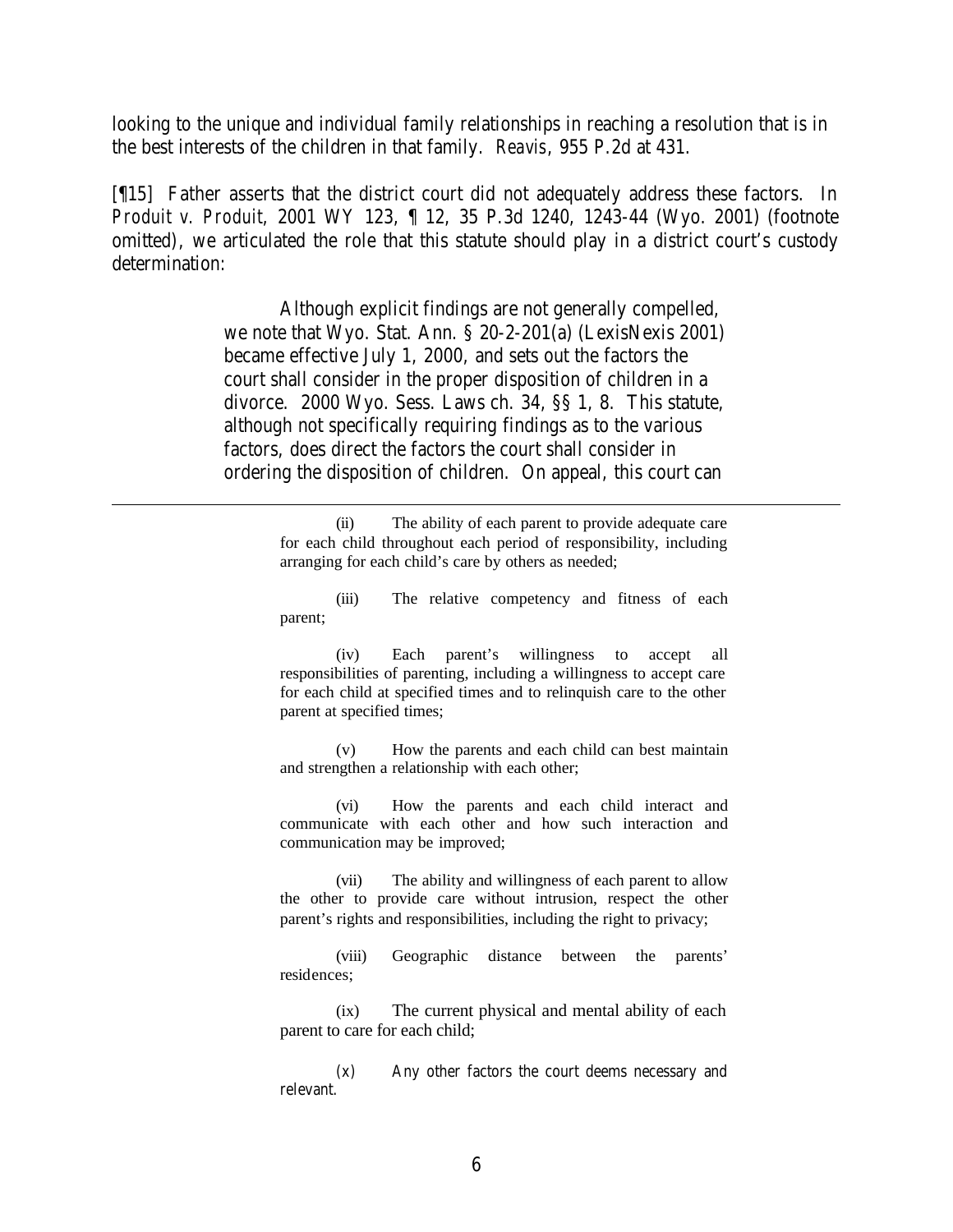ascertain whether the factors have been appropriately weighed only if the district court's consideration is reflected in the proceeding transcripts, by opinion letter, or as findings in the written order.

[¶16] We have consistently encouraged district courts to spell out the reasons for their conclusions so that we may evaluate the soundness of those reasons; however, they are not required to do so. *Resor v. Resor*, 987 P.2d 146, 148 (Wyo. 1999); *Reavis,* 955 P.2d at 431-32. The Wyoming Rules of Civil Procedure require only that the district court issue findings of fact where "one of the parties requests it before the introduction of any evidence, with the view of excepting to the decision of the court upon the questions of law involved in the trial . . .." W.R.C.P. 52(a). Consequently, the general rule is that absent a request pursuant to W.R.C.P. 52(a), no specific findings by the district court are required.<sup>7</sup> Produit, 2001 WY 123, 1 10, 35 P.3d at 1243. Nevertheless, although the district court is not required to make specific findings with regard to each factor listed in Wyo. Stat. Ann. § 20-2-201, "[r]emand may be necessary if the consideration of [the] factors is not patent in the district court record."*Fergusson v. Fergusson*, 2002 WY 66, ¶ 16, 45 P.3d 641, 646 (Wyo. 2002).

[¶17] In the present case, the district court, being fully aware that Mother was an Indonesian resident and planned to return to that country with the children, was confronted with an especially difficult and demanding custody and visitation decision.<sup>8</sup> The district

The compiled cases illustrate the competing benefits and limitations in awarding or denying custody to a foreign parent. Many of the potential issues in the case before us have been addressed by other courts, including: effect of international custody arrangements on the non-custodial parent's visitation rights; the general cultural and sociological considerations as affecting the propriety of such an award; living conditions, ideals and cultural opportunities of the foreign country as they affect the child's best interest; and the impact and significance of different educational opportunities in foreign countries. Despite the factual differences in these cases, there is one common analytical thread in virtually every case: the best interest of the child is paramount in any award of custody and visitation, and the trial court has a large measure of discretion in making that award. Whether one parent is moving with the children across town or across the world, the analysis remains the same.

 <sup>7</sup> One notable exception to this general rule applies where a district court awards split custody. In that circumstance, the district court "must provide an explanation of its reasoning and place its findings on the record. A reasoned explanation and an expression of findings of a trial court's conclusion will assure this court that a comprehensive evaluation of all relevant factors occurred prior to the award of custody." *Pace*, 2001 WY 43, ¶ 17, 22 P.3d at 867.

<sup>&</sup>lt;sup>8</sup> We acknowledge that the international element of this case complicates the matter and magnifies the effect of the divorce on the parties and the children. Although we have not had prior occasion to address a case such as this, where one parent plans to relocate with the children to a foreign country, other courts have. *See* Caroll J. Miller, Annotation, *Court-Authorized Permanent or Temporary Removal of Child by Parent to Foreign Country, 30 A.L.R.4<sup>th</sup> 548 (1984 & 2002 Supp.) and M. David LeBrun, Annotation, Propriety of Awarding Custody of Child to Parent Residing or Intending to Reside in Foreign Country, 20 A.L.R.4<sup>th</sup> 677* (1983 & 2002 Supp.).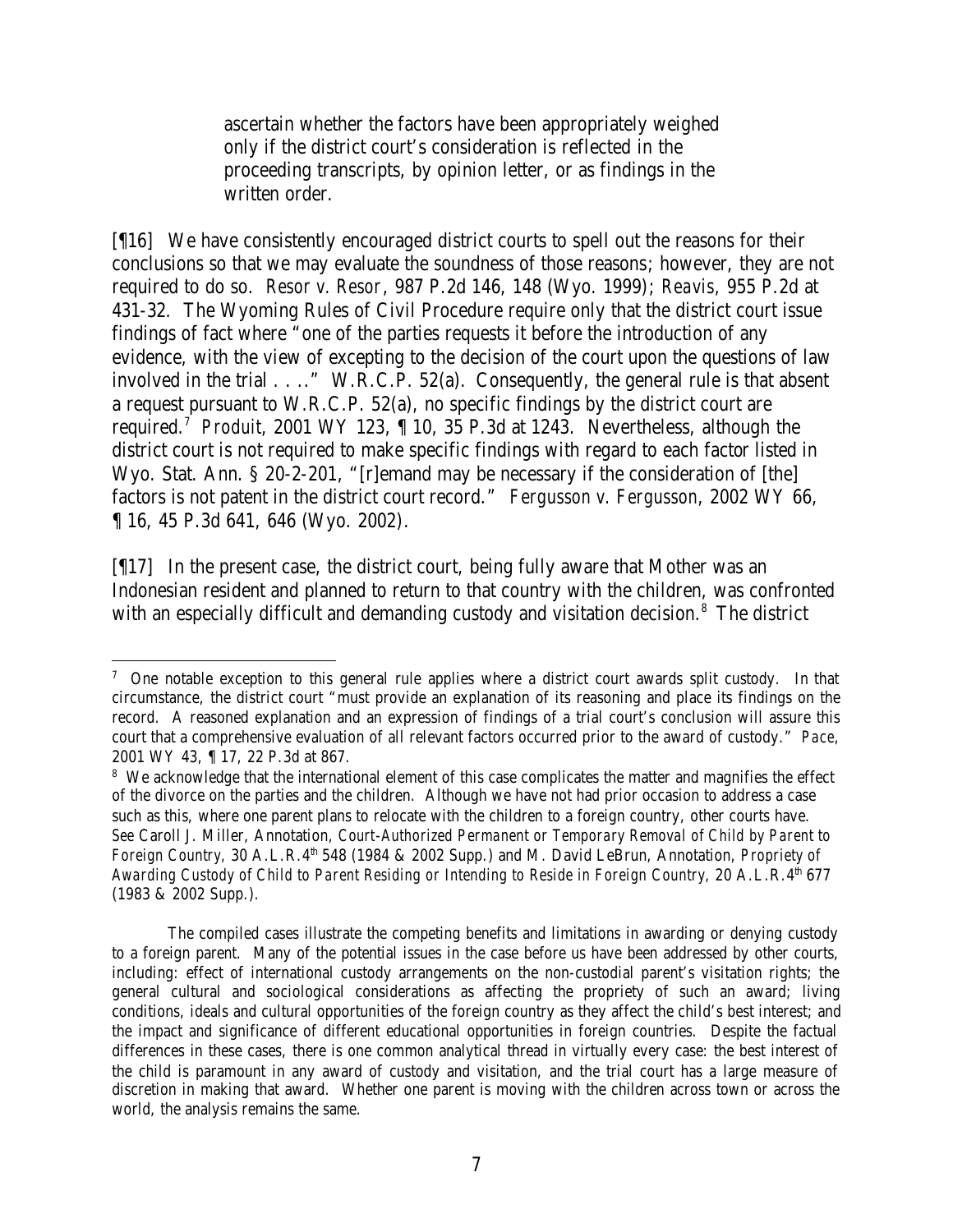court's decision was based on evidence indicating that Mother had been the children's primary caretaker; that she was emotionally better equipped to care for the children; and that she had the support of a stable, supportive and loving family in Indonesia. The district court also found, and the record indicates, that Father was unable to maintain stable, longterm relationships; that his attitude reflected that he had little or no respect for Mother; and that there was substantial evidence that Father was not truthful in his testimony or response to discovery.

[¶18] The district court's custody determination also was consistent with Dr. Schilling's custody evaluation. Dr. Schillings' relevant clinical findings were as follows:

> [Mother] is quite outgoing and sociable and likes to be around others. She is nurturing and protective and feels especially good about herself when she has been helpful or has given attention to the needs of others. She is skillful in building strong attachments between people, especially family and friends. She tends to have a positive self-image and is optimistic about the future.

> [Mother] is logical and practical. She is willing to take risks and shows initiative and spontaneity. She is energetic and task oriented. [Mother] has an easy going and self-confident personal style. She seeks approval by acting in a charming manner. She knows when and how to be affable and accommodating. She knows intuitively how to make others feel special and interesting.

[Mother] has an estimated IQ around the  $70<sup>th</sup>$  percentile.

. . .

[Father] is strongly motivated to achieve his goals. His ambition drives him to be not only successful, but also to be among the best in his field. He is prepared to work hard for long periods to obtain what he believes he deserves. He is generally optimistic about his chances of success. [Father] is organized and meticulous, inefficiency or laziness may cause him to be overbearing. He is quite comfortable with himself.

[Father] takes charge of his life making things happen rather than waiting for them to occur. He controls and modifies his environment and relationships, arranging events to suit his needs and desires. He takes the initiative and intervenes in the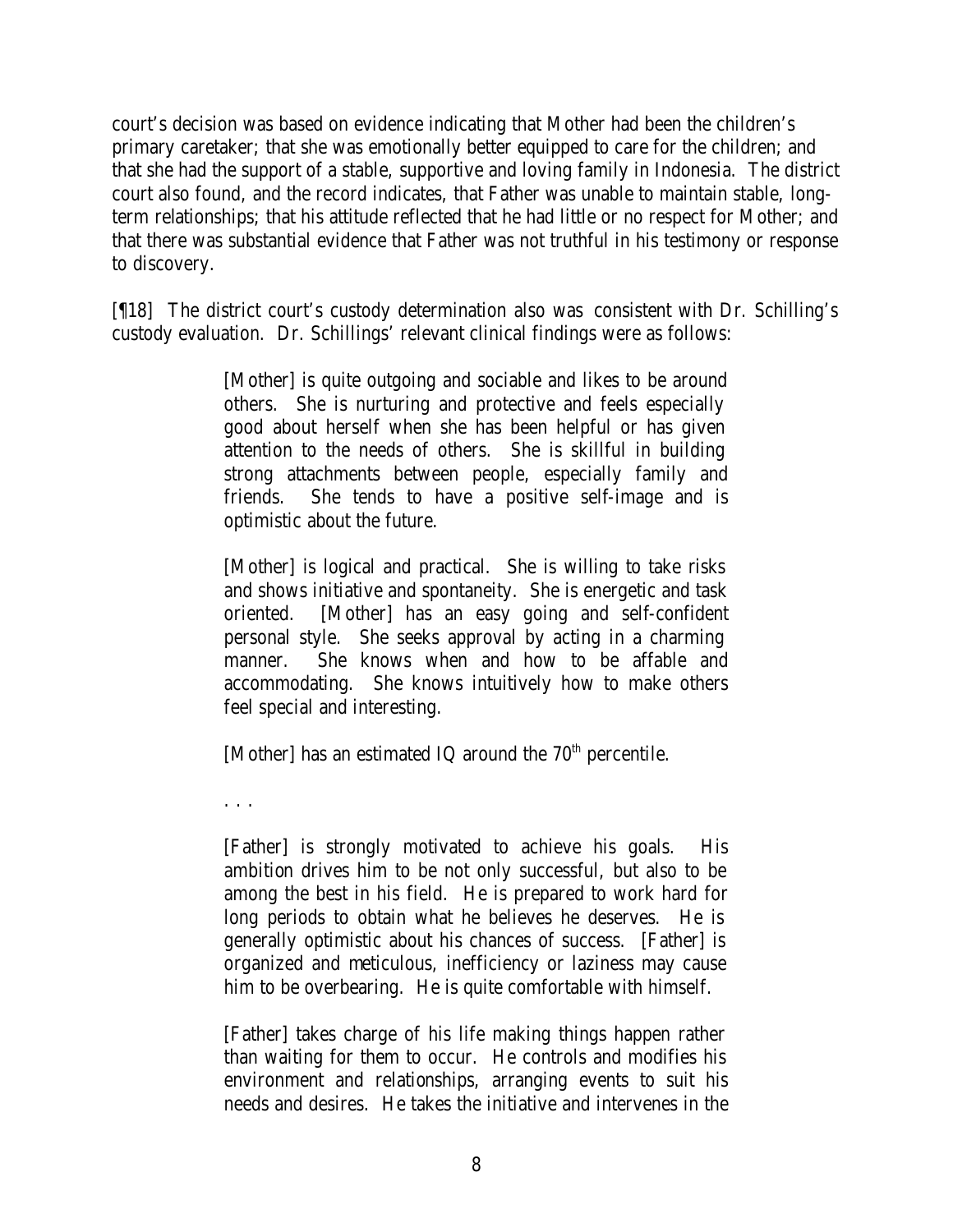affairs of others. He is not overly concerned about pleasing others, and can be inattentive and insensitive to their feelings and wishes. [Father] prefers to do things his own way and usually makes his decisions with little formal advice from others. He may fail to listen to views contrary to his own. He is self-assured and confident of the correctness of his opinions.

[Father] demands that others conform to his rules and principles. He prefers to be surrounded with compliant people. He can be arrogant, for example, he provided numerous written instructions to [Mother] on the proper care of [their child]. He prefaced copies of his instructions to the GAL with ". . . [Mother] doesn't understand basic childcare and needs to be reminded to take care of her own son."

[Father] lacks insight and projects blame onto others. He bitterly insisted that [Mother] will "kidnap" [their child] and defy any court order giving him custody, at the same time, he justified "snatching" [their child] if the court does not rule in his favor.

[Father] distorts and exaggerates risk, for example he said ". . . [Mother] would get extremely depressed . . . suicide was always on my mind with her . . . with those killings in Houston, the woman who murdered her five children, and Munchausen's disease (syndrome) . . . I always keep my eyes peeled just in case . . . we talked about it quite a bit with her doctor in CA." Dr. Cvar, [Mother's] ob/gyn in CA, said ".. . I didn't think [Mother] was depressed as much as sad and lonely, which was an appropriate mood given her situation . . . I always felt that there was something not right, but she wouldn't say anything .. . it was almost like he was keeping her a prisoner . . . he kept her away from people . . . he was domineering and hypervigiliant . . . I had a hard time trying to talk to her alone . . . he would hover by the door . . . I'm not surprised she left him."

[Father] makes a good first impression, however, his relationships tend to be superficial. He has stormy family relationships. He ruminates over perceived injustices and has been unable to sustain any intimate/family relationships over time.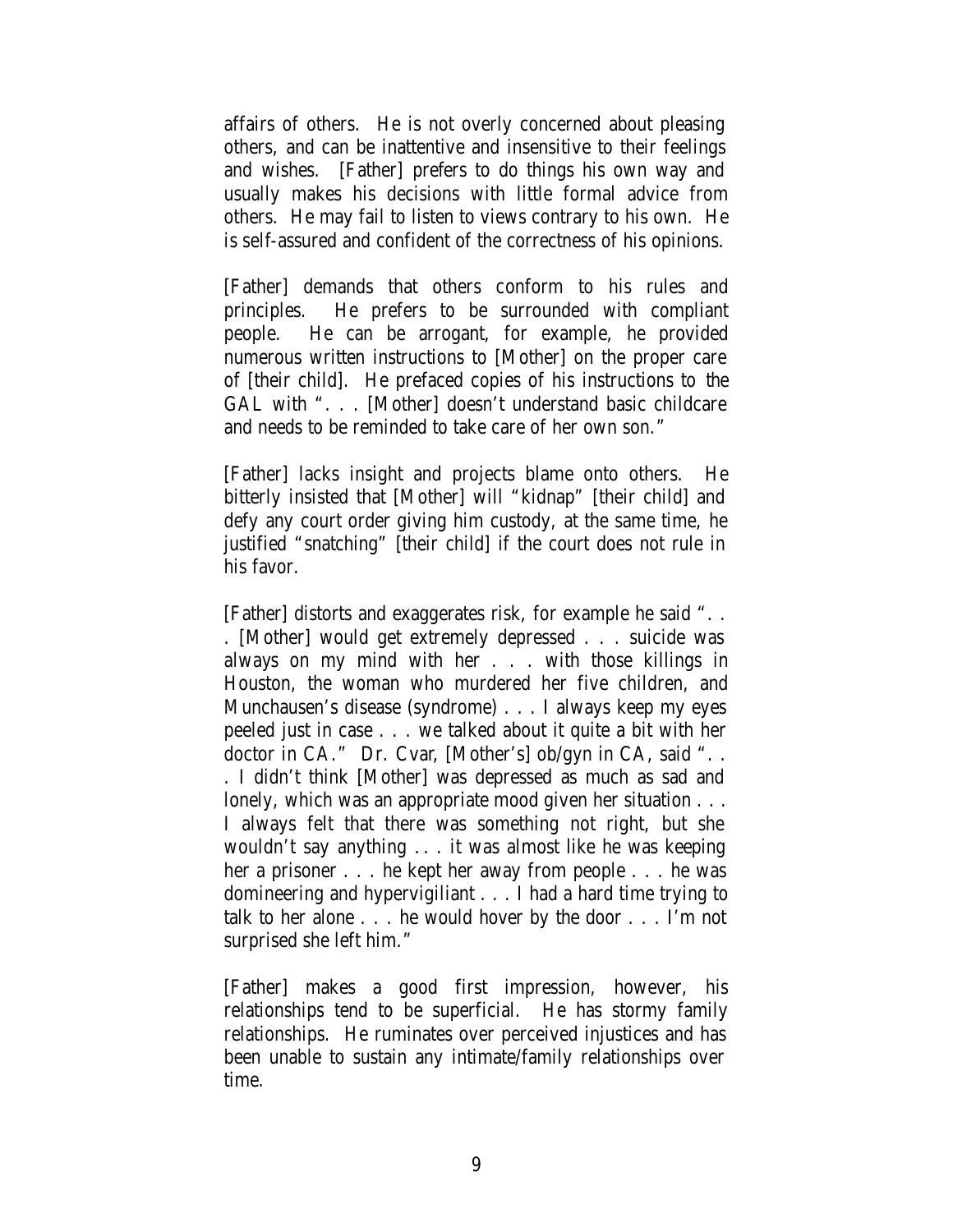[Father] has an estimated full scale IQ around the  $14<sup>th</sup>$ percentile. However, his verbal IQ is at the  $75<sup>th</sup>$  percentile and his performance IQ is at the  $4<sup>th</sup>$  percentile, a difference that is significant at the .05 level. The IQ test suggests that [Father] has some perceptual-organizational disturbances, particularly with reasoning and analytical thinking. His mother said that perceptual problems were identified when he was placed in special education as a child.

[¶19] Dr. Schilling also made a number of specific findings. Her report stated that joint custody would not be appropriate because of the parties' inability to communicate with each other, lack of sound problem-solving and decision-making skills, and the fact that they would not likely reside in the same community following the divorce; that Father presented a moderate risk of verbal and emotional abuse to the child; that although both parties are capable of being adequate parents, Father's parenting skills are limited by "his inability to show the child good coping skills, his lack of sensitivity to signals from the child, his impatience and lack of flexibility, his problems sustaining intimate family relationships, his risk of verbal and emotional abuse to the child, and the amount of time the child will be in the care of another when [Father] works;" and that Mother has been the primary caretaker of the child.

[¶20] In addition to Dr. Schilling's report, the district court relied on the evidence presented at trial by the guardian ad litem*,* which evidence was favorable to Mother.<sup>9</sup> Even Father's own family members testified that they felt he should not be awarded custody and that Mother was a better parent.

[¶21] We cannot agree with Father's contention that the district court did not adequately or accurately address the factors in Wyo. Stat. Ann § 20-2-201, or that its determination of custody was not in the children's best interests. Father did not request that the district court make findings of fact pursuant to W.R.C.P. 52(a), and without making such a request, a party "will not be heard to complain of the absence of formal findings." *Resor*, 987 P.2d at 148. Also, although the district court did not make specific findings with respect to each factor listed in Wyo. Stat. Ann § 20-2-201, there is ample evidence in the record and in the district court's findings to support its determination that awarding Mother primary physical custody was in the children's best interest. Accordingly, we affirm the district court's award of custody and visitation as a "reasonable balance of the rights and affections of each of the parents, with paramount consideration being given to the welfare and needs of the children." *Leitner v. Lonabaugh*, 402 P.2d 713, 720 (Wyo. 1965).

 <sup>9</sup> In this appeal, the guardian ad litem joins in Mother's brief and contends that the district court's order should be affirmed in all respects.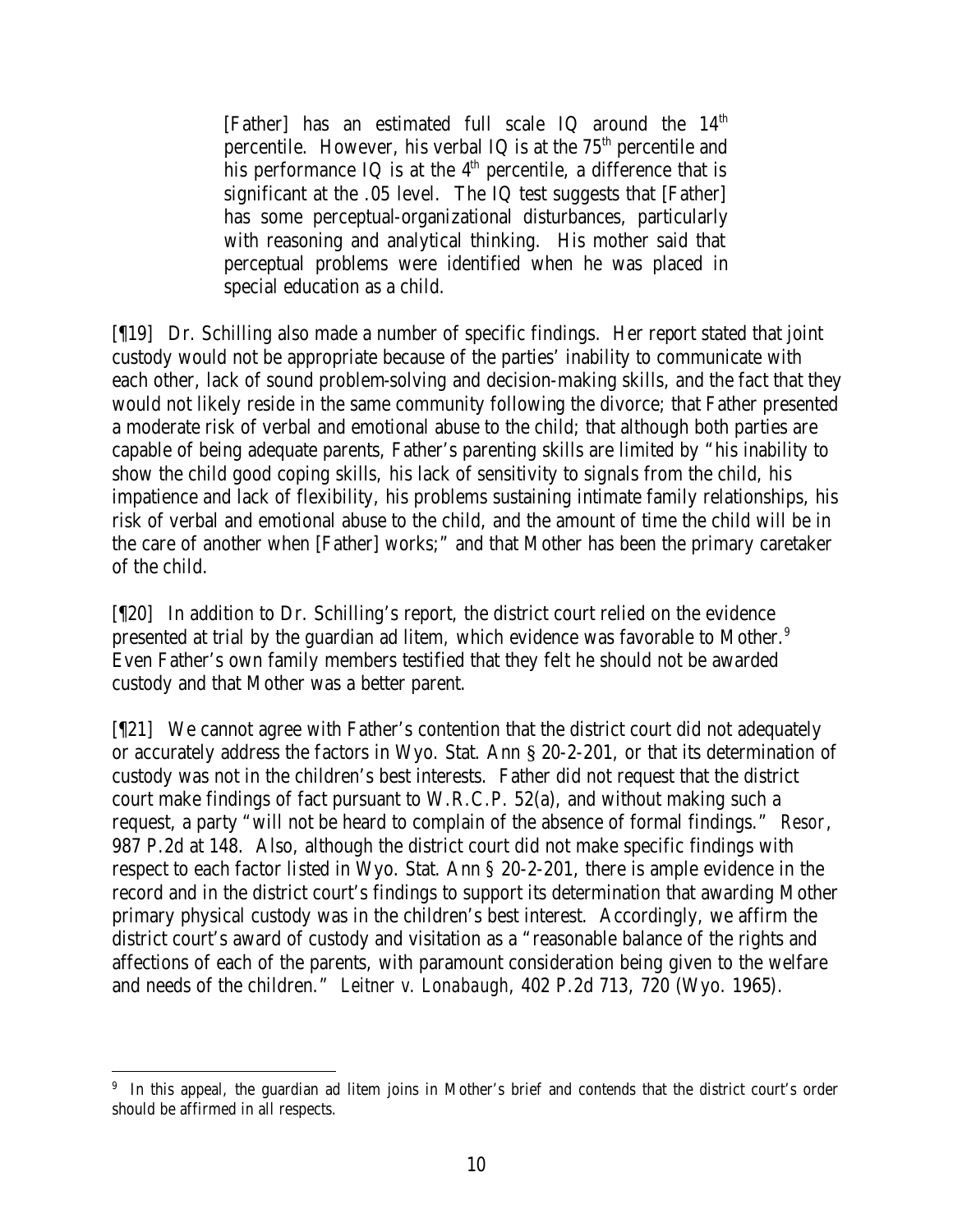## **THE EFFECT OF GEOGRAPHIC DISTANCE ON THE VISITATION RIGHTS OF THE NON-CUSTODIAL PARENT**

[¶22] Father next argues that his right to associate with his children was violated by the district court's visitation order. He asserts that a move by the custodial parent should be a major factor considered under Wyo. Stat. Ann. § 20-2-201(a). He also cites *Love v. Love,* 851 P.2d 1283, 1288 (Wyo. 1993), for the proposition that when assessing the reasonableness of a custody award and visitation arrangement, the district court should consider "whether reasonable visitation is possible for the remaining parent." Finally, he references a Colorado case that sets out four factors a court should consider when fashioning a custody and visitation arrangement where the custodial parent is going to move from the state with a child. *In re Marriage of Donovan,* 36 P.3d 207, 209 (Colo.App. 2001). 10

[¶23] We have held, and our statutes provide, that the district court must consider, and weigh accordingly, the effect of geographic distance on the visitation rights of the noncustodial parent. *See* Wyo. Stat. Ann. 20-2-201(a)(viii) and *Resor,* 987 P.2d at 151. This factor seems particularly relevant here, where the parties would be separated by thousands of miles.

[¶24] While Father argues that the district court did not properly weigh this factor, he directs us to no evidence, nor do we find any in the record, to support this assertion. To the contrary, the evidence indicates that the district court was well aware of the potential difficulties involved with the substantial geographic distance:

> This case would be very simple but for the fact that [Mother] intends to go back home to Indonesia if she is given custody of the children. Both [Father] and [Mother] testified as to the

*In re Marriage of Donovan,* 36 P.3d at 209.

 <sup>10</sup> Father does not apply these factors to the particular facts of this case nor does he argue for adoption of them by this Court. Although we acknowledge that consideration of these factors may be worthwhile to a district court making a custody determination where a parent is leaving the jurisdiction, we do not adopt them. Nonetheless, they could potentially be considered as "other factors the court deems necessary and relevant" in determining the best interest of the child pursuant to Wyo. Stat. Ann. § 20-2-201(a)(x). The four factors are:

<sup>1)</sup> whether there is a reasonable likelihood the proposed move will enhance the quality of life for the child and the custodial parent; 2) whether the court is able to fashion a reasonable visitation schedule for the noncustodial parent after the move and the extent of the noncustodial parent's involvement with the child at the old location; 3) whether there is a support system of family or friends, either at the new or old location; and 4) the educational opportunities for the child at the new and old locations.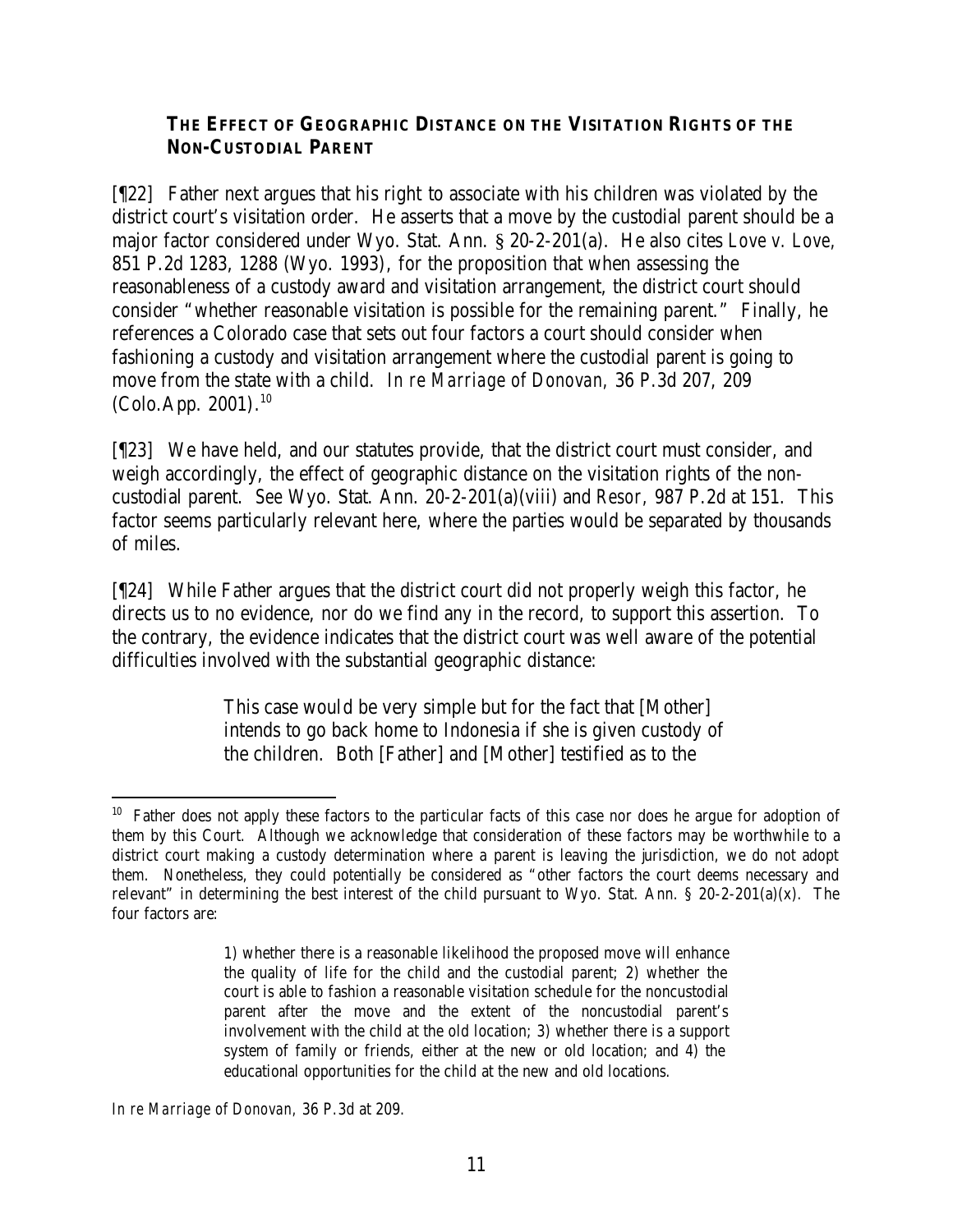living conditions in Indonesia. [Mother] described a stable, supportive and loving family in Indonesia. [Mother] has stayed in weekly contact with her family and her mother has visited upon, at least, two occasions. [Mother's] mother was in Lander staying with her daughter and [the children] at the time of the hearing. [Mother] desires to go back to college (she has attended two years of college in Indonesia studying English) and then work after the children reach school age. [Mother] described her family home in somewhat different terms than did [Father]. Such descriptions lead the Court to believe that [Mother] and her family live in a clean, safe and stable environment. Bearing in mind the state of economic and political turmoil in Indonesia, it is still the Court's opinion that [Mother] is, and will be, the better parent to [the children].

[¶25] The establishment of visitation schedules has always been within the sound discretion of the district court. *Rowan v. Rowan*, 786 P.2d 886, 891 (Wyo. 1990). When examining the exercise of discretion of a district court, we will evaluate the "'reasonableness of the choice made by the trial court.'" *Fergusson,* 2002 WY 66, ¶ 9, 45 P.3d at 644 (*quoting Vaughn*, 962, P.2d at 151). Father was granted two weeks of visitation in the spring, two weeks in the fall, four weeks in the summer, and any other visitation that he may be able to exercise. Although Father's visitation may have been less than what he had hoped for, and more burdensome than he would like, we find it reasonable under the circumstances. *See Basolo v. Basolo,* 907 P.2d 348, 355 (Wyo. 1995) ("[t]he hardship of a visitation schedule on one parent will not, without more, be viewed as an abuse of discretion, particularly where the parties are separated by great geographical distances.") and *Rowan,* 786 P.2d at 890-91.

### **VISITATION RESTRICTED TO COMMUNITY WHERE CHILDREN RESIDE**

[¶26] Father also claims that the district court abused its discretion by restricting his visitation to the community where the children reside. This claim is mentioned only in the "Summary of the Argument" and "Conclusion" sections of Father's appellate brief and is completely devoid of cogent argument, factual support, or citation to pertinent legal authority. Consequently, we will summarily affirm the district court's decision regarding this issue. *VJL v. RED,* 2002 WY 25, ¶ 20, 39 P.3d 1110, 1114 (Wyo. 2002) (*citing Stone v. Stone,* 7 P.3d 887, 891 (Wyo. 2000) and *May v. May,* 945 P.2d 1189, 1191 (Wyo. 1997)).

### **\$50,000.00 BOND REQUIREMENT**

[¶27] Finally, Father argues that his right to visit his children effectively has been negated by the district court's requirement that he post a \$50,000.00 bond as a condition to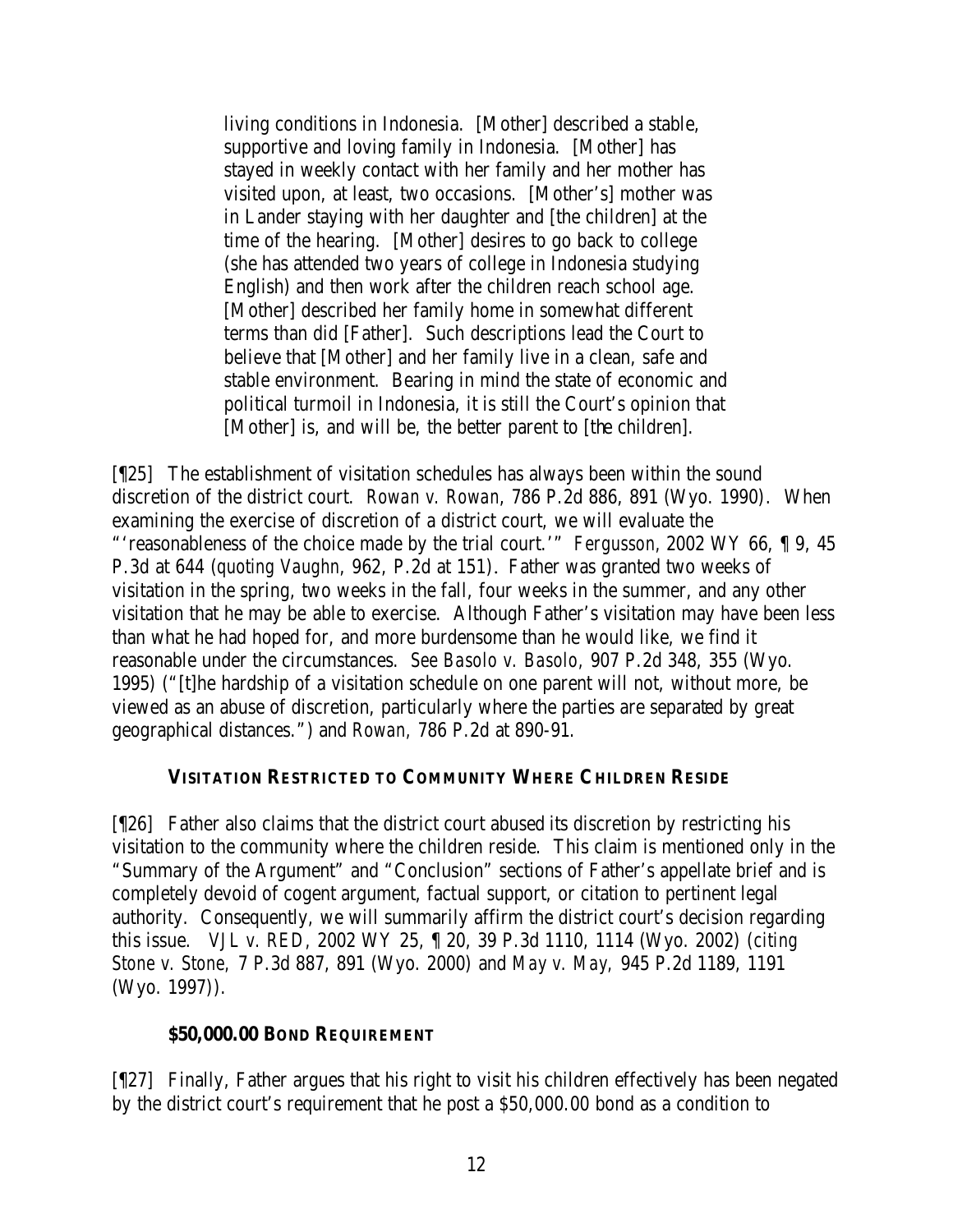exercising visitation. He asserts that although in the past he has been well employed, he is now deeply in debt as a result of the divorce, and that he will not be in a position to post a bond every time he wants to see his children. He claims that to impose this monetary condition is "quite simply unfair, onerous, punitive, and not sustainable."

[¶28] A bond-posting requirement, used to ensure compliance with a decree in visitation and custody cases, is within the discretion of the district court and finds support in the law. *See Beard v. Beard,* 368 P.2d 953, 954 (Wyo. 1962) (court had right to add to the order that a bond be furnished if children removed from the state); *Leitner,* 402 P.2d at 716 (order requiring mother to post bond to assure performance of her obligations under the decree was valid and enforceable); *Matter of Marriage of Miller,* 600 S.W.2d 386, 388 (Tex.Civ.App. 1980) (court upheld order requiring that father post a \$5,000.00 bond before taking the children for a two week annual visitation); and 27C C.J.S. *Divorce* § 634 at 207 (1986 & 2002 Cum. Supp.). Where there is evidence that the non-custodial parent may fail to return the child, a court does not abuse its discretion by requiring a bond as a condition to visitation. *See generally Grimditch v. Grimditch*, 71 Ariz. 237, 226 P.2d 142, 142 (1951) (court struck down bond where there was nothing in the record to indicate that the father would violate a judgment of the court) and *Bienvenu v. Bienvenu,* 380 So.2d 1164, 1166 (Fla.App. 1980). A bond must not be penal, but rather remedial in nature, and must have some relationship to the expense that the other party may incur in enforcing the decree to which the bond relates.*See Metz v. Metz*, 108 So.2d 512, 514 (Fla.App. 1959). Determination of the proper amount of a bond is within the discretion of the district court, and "the amount should neither be so large that the noncustodial parent is unable to provide the bond, nor so small that it will not ensure compliance with its limitations." *McCullough v. Hudspeth*, 120 R.I. 598, 389 A.2d 1242, 1245 n.4 (1978).

[¶29] Here, the district court characterized the \$50,000.00 bond as "security against any attorney's fees [Mother] may incur in enforcing her custody rights under the Decree of Divorce." The district court evidently felt this was necessary given the fact that Father had told Dr. Schilling, during their interview, that if he was not awarded custody, he had a plan to kidnap the children. Father claimed that he had already made contact with individuals in Indonesia and that he would hire a "snatch team" to carry out his plan. He also asserted that "snatching [his children] would not be against the law . . . Muslim law and Indonesian law give the children to the father." Additionally, Mother reports that he made similar threats to her just a week prior to trial.

[¶30] In light of these reported statements by Father and the contentious nature of this case, we hold that the bond requirement was a reasonable exercise of the district court's discretion. Although \$50,000.00 is a considerable amount, we find no evidence that the bond is penal in nature and conclude that it bears a reasonable relationship to the expenses Mother would incur if she were compelled to enforce the Decree of Divorce from halfway around the world.